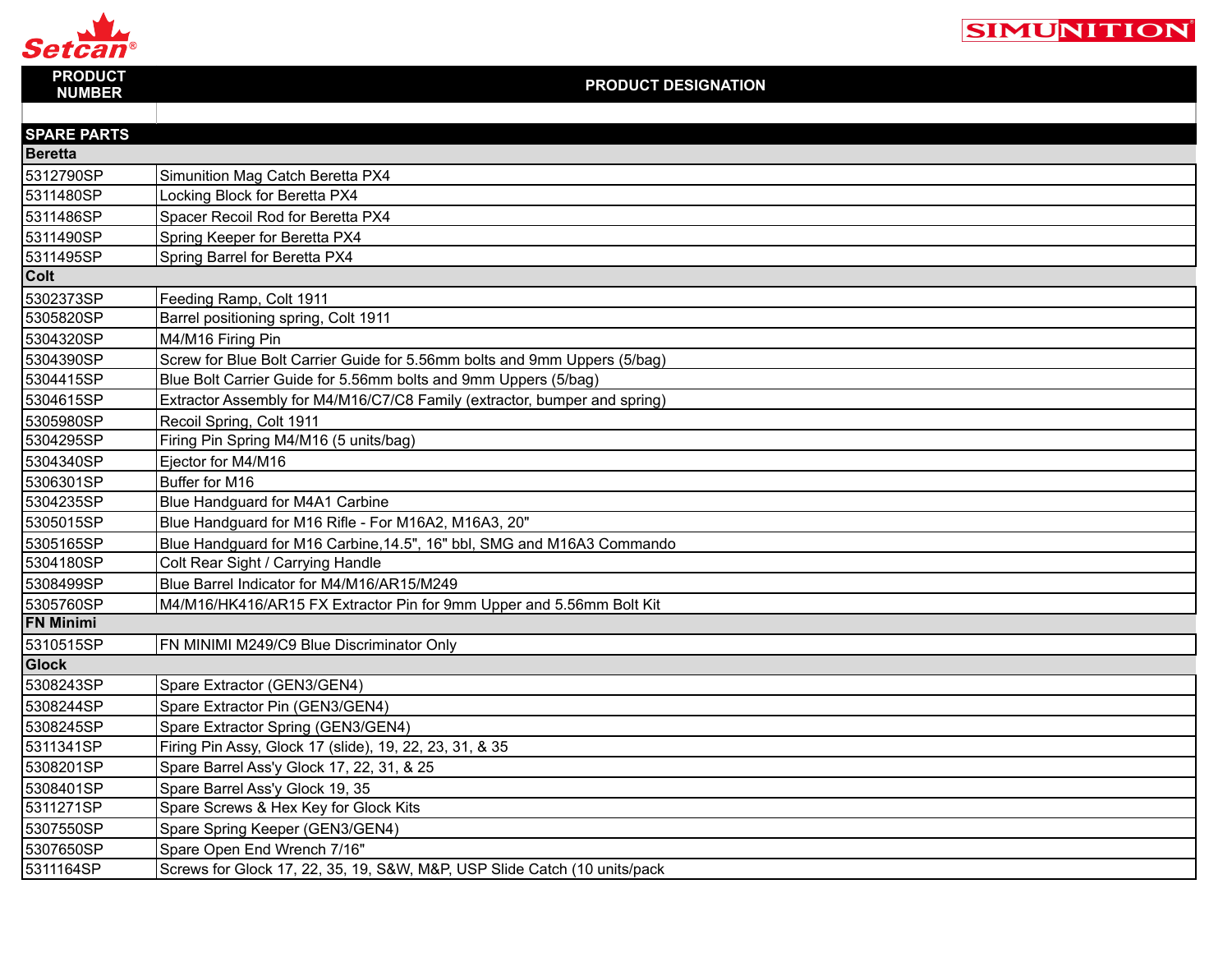| 5312001SP        | Spare Barrel Glock 17/22 (GEN 4 only)                        |
|------------------|--------------------------------------------------------------|
| 5308221SP        | Spare Slide Back Plate (GEN3/GEN4)                           |
| 5312020SP        | Spare Slide Glock 17/22 (GEN 4 only)                         |
| 5308230SP        | Spare Slide Block (GEN3/GEN4)                                |
| 5308238SP        | Spare Slide Screw (GEN3/GEN4)                                |
| 5308258SP        | Spare Firing Pin Spring (GEN3/GEN4)                          |
| 5308259SP        | Spare Striker Guide (GEN3/GEN4)                              |
| H&K              |                                                              |
| 5301760SP        | Rod Insertion Tool - MP5 Family                              |
| 5301770SP        | Insertion Tool - MP5 Family                                  |
| 5301780SP        | Removal Tool - MP5 Family                                    |
| 5301790SP        | Allen Key, H&K MP5 (5303330)                                 |
| 5301810SP        | Locking Piece - MP5 Family                                   |
| 5302665SP        | Set Screw / Front Part, H&K MP5 SD - -5302580                |
| 5302740SP        | Allen Key 9/64", H&K MP5 SD (5302580)                        |
| 5303342SP        | Barrel Insert, H&K MP5 (5303330, 5309380, 5302580)           |
| 5303350SP        | Holding Device, H&K MP5 (5303330)                            |
| 5306788SP        | Allen Key 5/32" for MP5 (K-5306770, PDW-5307570, SD-5302580) |
| 5306790SP        | Barrel Insert, H&K MP5 K (5306770)                           |
| 5307572SP        | Barrel Insert MP5 K PDW                                      |
| 5308620SP        | Spare recoil rod H&K P2000                                   |
| 5308627SP        | Spare rod H&K P2000                                          |
| 5308630SP        | Spare plate H&K P2000                                        |
| 5308641SP        | Spare barrel H&K P2000                                       |
| 5308690SP        | Spare Barrel, H&K USP(5308650)                               |
| 5308710SP        | Recoil Spring, H&K USP(5308650)                              |
| 5311336SP        | Recoil Rod for H&K USP Compact (5311290)                     |
| 5307581SP        | Holding Device, HMP5-PDW (5307570)                           |
| <b>Sig Sauer</b> |                                                              |
| 5306715SP        | Blue Ejector / Slide Catch, Sig P225                         |
| 5306910SP        | Feeding Ramp, Sig P228                                       |
| 5306930SP        | Feeding Ramp, Sig P229                                       |
| 5306970SP        | Feeding Ramp, Sig P225                                       |
| 5306990SP        | Magazine Follower, Sig P225                                  |
| 5307520SP        | Feeding Ramp, Sig P226 (use with Kit PN 5307500)             |
| 5308581SP        | Feeding Ramp, Sig P226 (use with Kit PN 5308580)             |
| 5308591SP        | Feeding Ramp, Sig P226 (use with Kit PN 5308590)             |
| 5309054SP        | Extractor, Sig P229/P226 S/Steel 9 mm/.357/.40 S&W           |
| 5309040SP        | SIG PRO Replacement Barrel                                   |
| 5313440SP        | <b>Bumper for Sig MCX</b>                                    |